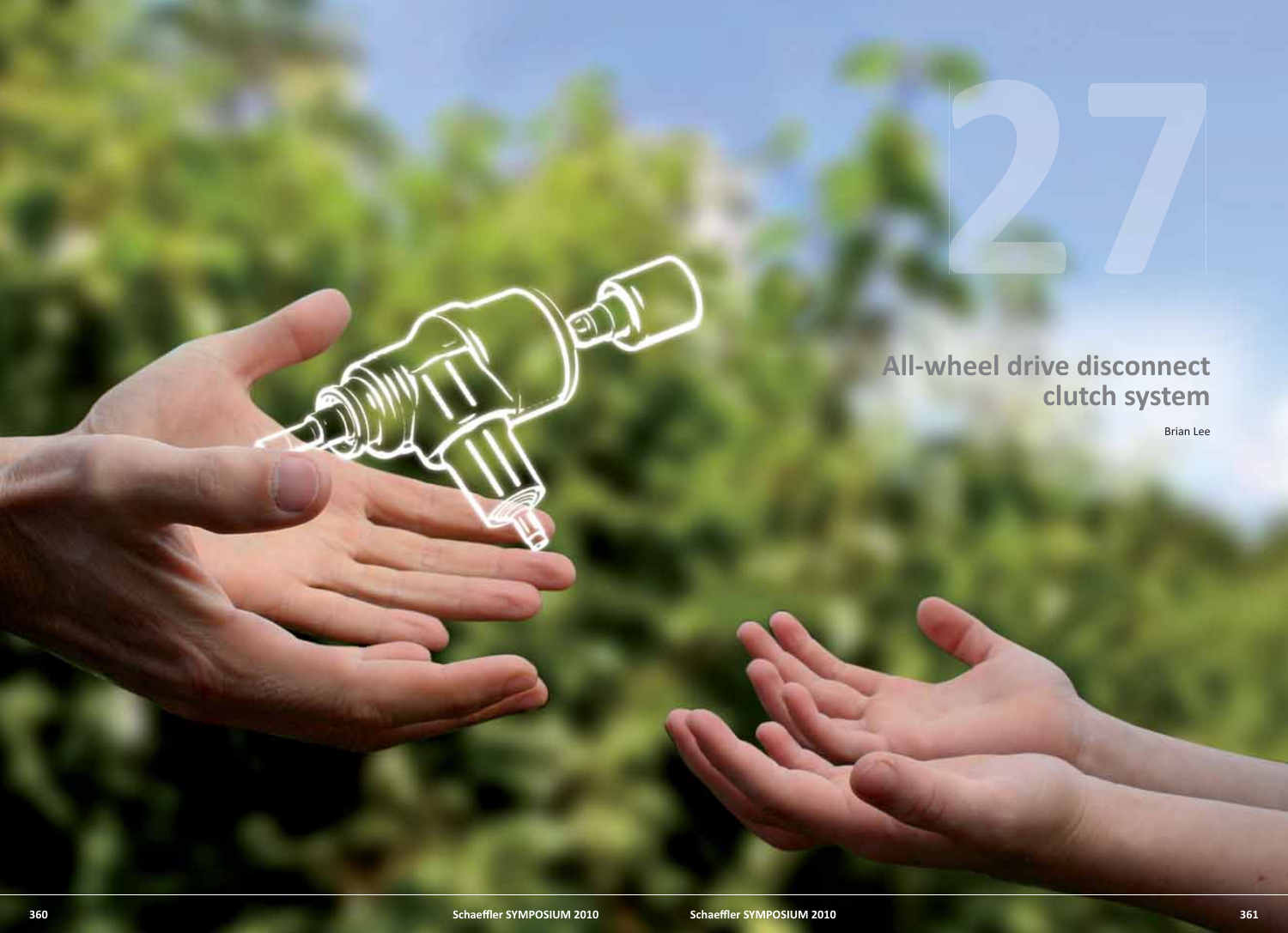All Wheel Drive vehicles continue to be popular around the world for their advantages in safety and capability. Therefore, the fuel economy of AWD must be improved like their conventional vehicle cousins. The additional rotating components offer new opportunities to eliminate losses. By disconnecting the secondary driven axle and propshaft, the rotating losses in the bearings and seals are eliminated. Such a system is capable of achieving greater than 5 % fuel economy improvement in a typical passenger car. The system can be packaged in a conventional AWD powertrain or, where space is a constraint. The space and weight savings created by inclusion of the Schaeffler lightweight differential in a transaxle allows introduction of a disconnect clutch system.

The basic configuration of the system can be seen in Figure 1. AWD vehicles generally consist of permanently engaged front and rear drive axles connected via 90° ring and pinion gearsets located in the front power transfer unit (PTU) and the rear differential assembly. During normal driving, i. e. non-slipping road conditions, the secondary axle, typically the rear, is spinning but contributing no power to the ve-



**Figure 1** Typical layout of an AWD powertrain

hicle propulsion or control, therefore significant energy is lost due to friction in these drivelines.

## **System description**

The Schaeffler AWD disconnect clutch system is incorporated into the input shaft of the front PTU, thus allowing disconnection of the power flow where the secondary axle driveline branches from the primary axle. When used in conjunction with rear axle disconnects, perhaps simple dog clutches, the secondary driveline rotation can be stopped thus eliminating the parasitic power losses. Reconnection of the power flow is initiated by an electronic control module based on pre-emptive monitoring of multiple driving conditions. Lock-up of the system can be completed within 500 ms.

The disconnect system (Figure 2) is comprised of a high-torque, triple cone synchronizer pack energized via an electromotoric actuator. The electric motor is coupled with a force multiplying roller ramp system capable of producing the several thousand newtons of shift force re-



**Figure 2** Cross section of actuator and synchronizer



**Figure 3** Synchronization torques and times for manual transmission (left) and AWD (right)

quired for synchronizing driveline velocities. The shifting mechanism is packaged radially around the driveshafts thus eliminating the need for a secondary shift-rail axis. This unique arrangement produces an extremely efficient package volume capable of high-energy synchronizing events.

While drawing on proven systems and materials, designing for the dynamics of the AWD requires a restudy of the synchonization equations. Synchronizer design is governed by the power limits of the chosen materials. Synchronization power can be defined by the following equation, where *I* is driveline rotational inertia, *ω* is differential velocity,  $t_{\text{current}}$  is time to synchronize and  $T_{\text{drag}}$  is the frictional torque to rotate the driveline:

$$
P = \frac{1 \cdot \omega^2}{t_{\text{synch}}} + (T_{\text{drag}} \cdot \omega)
$$

The power equation can be easily separated into two components, one influenced by inertial loads and the other by frictional loads. In a typical manual transmission shift event, the power contribution from the inertial loads is on the order of ten times greater than the frictional loads. High differential velocities synchronized in very short times produce high inertial loads, while well lubricated transmission bearings maintain frictional torque at low levels.

Looking at the components of the power equation in the AWD application, we see a reversal of the contribution of each component, particularly at cold temperatures where driveline frictional drag becomes extremely high. In a cold temperature AWD shift, the frictional component becomes significantly greater than the inertial component.

Removing the velocity parameter from power yields the equation for synchronization torque:

$$
t_{\text{synch}} = \frac{\int \cdot \omega}{t_{\text{synch}}} + T_{\text{drag}}
$$

Figure 3 shows the influence of each torque component in a manual transmission versus an AWD synchronization event, where the green line is total synchronization torque, red is the inertial component and blue is the friction component. While it can be clearly seen that torque is higher in the AWD disconnect system, the power limits of a manual transmission synchronizer are not exceeded.

AWD synchronization requires significantly higher torque than a manual transmission shift, and it must be maintained throughout the shift. These requirements dictate a unique design for the shift actuation system. The traditional shift system design, using a shift rail, shift fork, and pads becomes unacceptable under these conditions. High loads transmitted through the shift fork to the secondary shift rail axis produce excessive bending moments and can cause binding, fatigue and wear problems in the components.

The Schaeffler disconnect clutch system eliminates the secondary axis of the shift rail and fork and replaces it with a coaxial roller ramp actuator module. This unit consists of an input plate with ramps, an output plate with ramps and a caged roller assembly between the two plates.